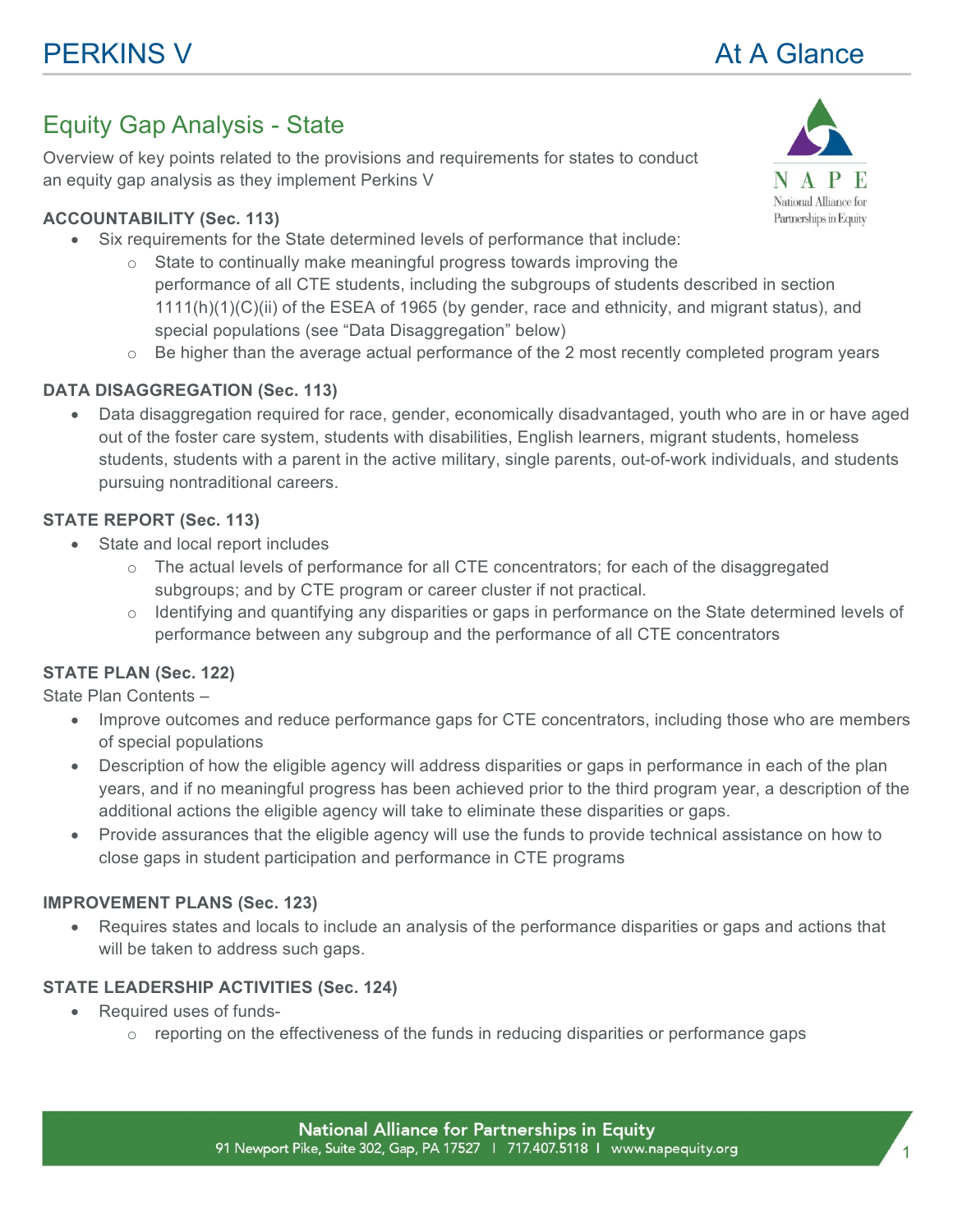#### **STATE LEADERSHIP ACTIVITIES (Sec. 124)**

- Permissible uses of funds-
	- $\circ$  Supporting the elimination of inequities in student access to high quality programs of study and effective educators
	- o Awarding incentive grants for eligible recipient's progress in closing achievement gaps among subpopulations who participate in programs of study

# How to Conduct an Equity Gap Analysis

ü **Collect data** for every CTE program and career cluster, disaggregated by race, gender, economically disadvantaged, youth who are in or have aged out of the foster care system, students with disabilities, English learners, migrant students, homeless students, students with a parent in the active military, single parents (including single pregnant women), out-of-work individuals, and students pursuing nontraditional careers.

| Data Element                                                           | Data Source                                        |
|------------------------------------------------------------------------|----------------------------------------------------|
| Race/Ethnicity - American Indian or Alaskan Native, Asian, Black or    | Local administrative data - self-reported          |
| African American, Hispanic or Latino, Native Hawaiian or Other Pacific |                                                    |
| Islander, White.                                                       |                                                    |
| Gender - Male, Female, Other                                           | Local administrative data - self-reported          |
| <b>Economically Disadvantaged</b>                                      | Secondary - Free and Reduced Lunch eligibility     |
|                                                                        | Post-Secondary - PELL grant eligibility            |
| Youth who are in or have aged out of the foster care system            | Department of Health and Human Services Child      |
|                                                                        | Welfare                                            |
| Students with disabilities                                             | Secondary - Students with IEPs                     |
|                                                                        | Post-Secondary - Local registration data           |
| English learners                                                       | Local administrative data - home language          |
|                                                                        | survey, enrollment in bilingual or ELL program     |
| Migrant students                                                       | Local administrative data - enrollment in migrant  |
|                                                                        | ed                                                 |
| Homeless students                                                      | Local administrative data - self or staff reported |
| Students with a parent in the active military                          | <b>U.S. Armed Services</b>                         |
| Single parents, single pregnant women                                  | Local administrative data - self-reported          |
| Out-of-work individuals                                                | Local administrative data - Department of Labor    |
|                                                                        | Unemployment Insurance or self-reported            |
| Students pursuing nontraditional careers                               | Identify nontraditional programs by gender,        |
|                                                                        | identify students in programs nontraditional for   |
|                                                                        | their gender                                       |

- ü **Create data visualization tools** using tables and graphs that compare each of the special population subgroups to its appropriate comparison group disaggregated by program and/or career cluster and by LEA if possible. The identification of the appropriate comparison is critical to ensure the accurate identification of gaps. Here are two examples:
	- When looking at a participation gap analysis for the nontraditional measure, the numerator is *all students in programs nontraditional for their gender* while the denominator is *all students in nontraditional programs*. When these data are disaggregated by gender the appropriate numerator is *females in programs nontraditional for their gender* and the denominator is *all students in programs nontraditional for females* (not all females in nontraditional programs).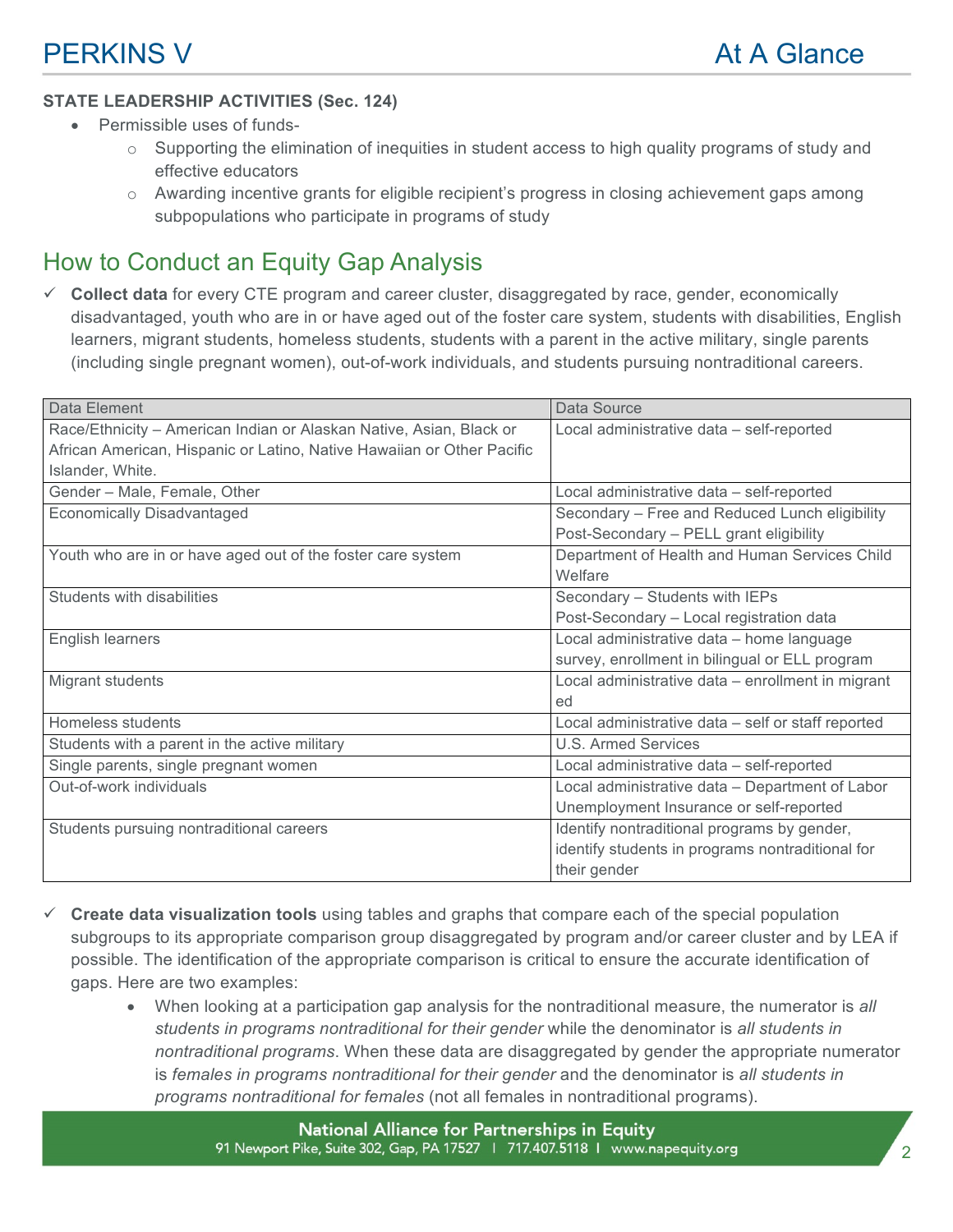- When looking at a participation gap analysis for graduation, the numerator is *CTE concentrators who graduated in the program year* and the denominator is *CTE concentrators who left secondary education in the current year*. When the data is disaggregated by race, the numerator would be *African American concentrators who graduated in the program year* and the denominator would be *all African American concentrators who left secondary education in the program year*.
- ü **Identify those subgroups that show a gap from their comparison group**. This gap analysis should be done at the smallest possible disaggregated data point to be the most effective. This means looking at subgroup participation and performance at the program and LEA level. Some subgroup gaps may be program-specific while some subgroup gaps may be geographic or LEA-specific. Understanding the gaps at the lowest disaggregated data analysis level will make the identification of the potential strategies for closing the gaps more effective, and help in focusing interventions where they should be implemented.
	- When looking at participation rates the standard civil rights monitoring gap that is a flag for potential access discrimination is a 10% participation gap. For comparison groups with small numbers you may use smaller comparison percentages or even numeric rather than percentage comparisons. These gaps can show subgroups who are over-represented or under-represented, and both should be addressed in the gap analysis.
	- At this point, a decision needs to be made as to the most effective way to address the identified gaps. This may mean focusing on certain programs in the state or even certain programs at certain LEAs. Addressing the identified gaps in participation or performance may not require a statewide intervention but one that is specific to where the gaps exist. Reward those that are meeting or exceeding the appropriate comparison groups participation or performance, thereby keeping the state's performance up as a whole. Focus your improvement efforts where they are needed in as specific a way as possible.
- $\checkmark$  **Identify the potential root causes** that could be causing the gaps in participation or performance by reviewing the literature and creating a set of hypotheses for why the gaps exist. This process could be done at the program level across a set of LEAs that are creating the participation or performance gap. It is tempting to want to jump to the implementation of an intervention once a gap is identified, but identifying the reason for the gap is a critical intermediate step to ensure the successful implementation of an intervention.
- $\checkmark$  Conduct root cause action research at the level of the identified subgroup gap to determine what is causing the gap to exist. These action research strategies may include conducting site visits, interviews, focus groups or surveys to identify the reason for the identified gap. Ideally, stakeholders invested in the success of the process should conduct this research at the LEA level. By providing appropriate technical assistance, states can build LEA capacity to identify the reasons for the identified gaps. It is important to understand that the reasons for the subgroup gaps may not be the same at all LEAs resulting in different interventions to close the gaps. This process will either validate your hypotheses or uncover other root causes that may be affecting student access and success.
- ü **Identify those LEAs and programs who don't show gaps** in participation or performance and identify why they have been successful. This research can help you identify effective strategies that can be